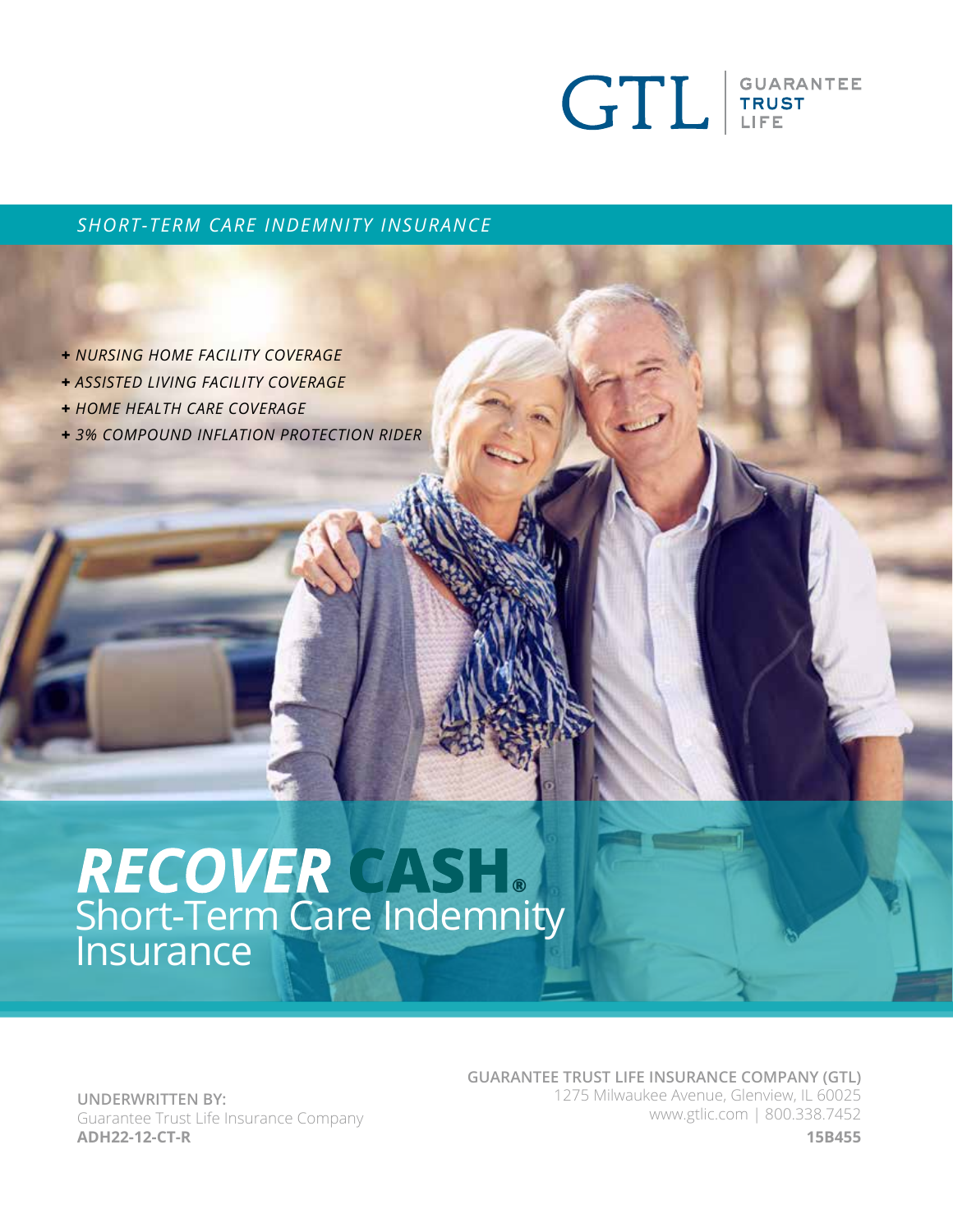

### **WHY RECOVER CASH?**

*Coverage to help pay for care needed as a result of:*

- **Surgery**
- **Accident**
- **Sudden Illness**

### **DID YOU KNOW?**

**According to the American Health Care Association, the average length of a stay for short term care in a skilled nursing center is** 

# **WHY SHORT-TERM** CARE

#### THE NEED FOR SHORT-TERM CARE MAY BE GREATER THAN YOU THINK...

Based upon the National Average Monthly Costs, a one-year stay in a double occupancy room for one person is \$80,304 or \$91,248 for single occupancy.<sup>(2)</sup>

No matter what type of insurance you have, Guarantee Trust Life Insurance Company's (GTL) Recover Cash insurance policy can help protect you from out-of-pocket medical expenses. You can focus on what really matters — your recovery.

### **RECOVER CASH** HIGHI IGHTS

- **B** Short Term Care Coverage that provides a daily benefit for Nursing Home, Assisted Living Facility, Home Health Care, Adult Day Care, and Hospice Care with your choice of maximum benefit periods of 100, 200, or 300 days
- **Pays Benefits Directly To You** when you need it most
- **E** Receive a 10% Spousal Discount when you and your spouse apply and both are issued coverage
- **D** Optional Compound Increasing Inflation Protection **Rider** can help your policy benefits keep pace with rising medical costs
- **Choice of zero-day or 20-day Elimination Period.** A zero-day elimination period allows benefits to begin immediately *(Subject to benefit qualifications on page 2)*

**approximately 27 days.<sup>(1)</sup> (1)** American Health Care Association, 2013 Quality Report, 2013

(2) SkilledNursingFacilities.org, Nursing Home Costs, 2015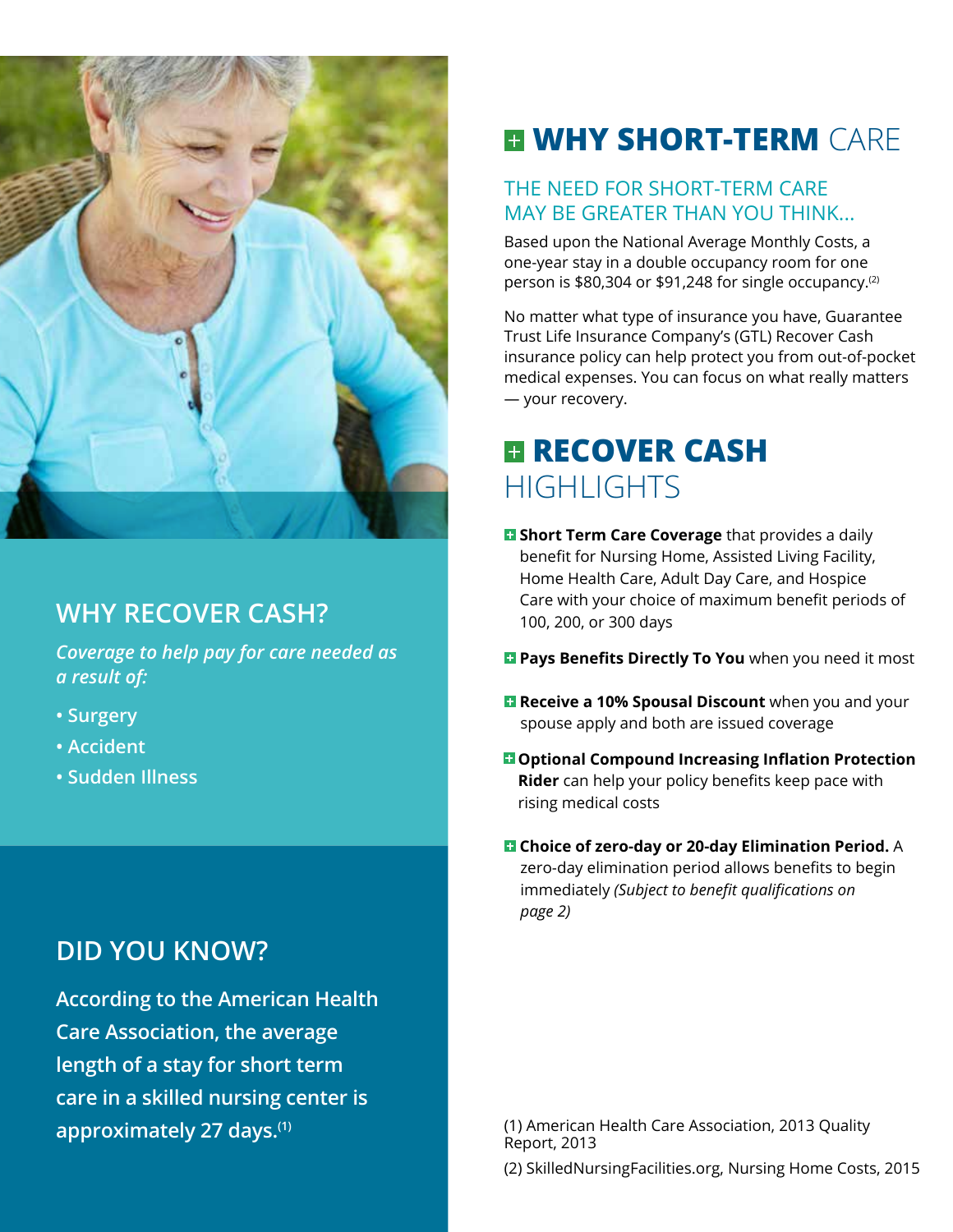# **BENEFITS AND FEATURES**

#### **NURSING HOME AND/OR ASSISTED LIVING FACILITY BENEFIT WITH HOME HEALTH CARE**

Once the one-time Elimination Period has been met under the policy, GTL will pay the Daily Benefit Amount for each day you are confined in a qualified nursing home or assisted living facility or receiving home health care.

| <b>Issue Ages</b>                                                                                                                                                                                                                         | 40 - 84 years                                          |  |  |
|-------------------------------------------------------------------------------------------------------------------------------------------------------------------------------------------------------------------------------------------|--------------------------------------------------------|--|--|
| Daily Benefit (per person) Levels of Care:<br>Nursing Home (skilled, intermediate or<br>1.<br>custodial care)<br><b>Assisted Living Facility</b><br>2.<br><b>Hospice Care</b><br>3.<br><b>Adult Day Care</b><br>4.<br>5. Home Health Care | \$50 - \$300<br>O <sub>1</sub><br>(In \$10 increments) |  |  |
| <b>Elimination Period</b><br>(the number of days of covered care that<br>must be met for benefits to be payable)                                                                                                                          | $O$ 0 Day<br>$O$ 20 Days                               |  |  |
| <b>Maximum Benefit Period Options</b>                                                                                                                                                                                                     | $O$ 100<br>$O$ 200<br>$O$ 300<br>(Days)                |  |  |
| To Qualify For Benefits: See Qualifications Below                                                                                                                                                                                         |                                                        |  |  |

### **E BENEFITS** QUALIFICATIONS

To qualify for benefits, you must satisfy your Elimination Period, if any, and meet the requirements shown below, which are detailed in your policy.

Benefits will be paid when you have been certified by a Licensed Health Care Practitioner as needing help due to:

- 1. The inability to perform at least two (2) Activities of Daily Living without human assistance or supervision, such as:
- **Example Eating Continence O**Toileting Dressing **D**Transferring **- OR -**

2. You have suffered a Cognitive Impairment and require substantial supervision.

# **EI OPTIONAL** INFLATION RIDER

The Inflation Protection Rider was designed to help protect you from increasing health care costs.

#### **Compound Increasing Inflation Protection Benefit Rider**

#### **Daily Maximum Benefit**

The Daily Maximum Benefit will automatically increase by 3% compounded annually, for the lifetime of the policy.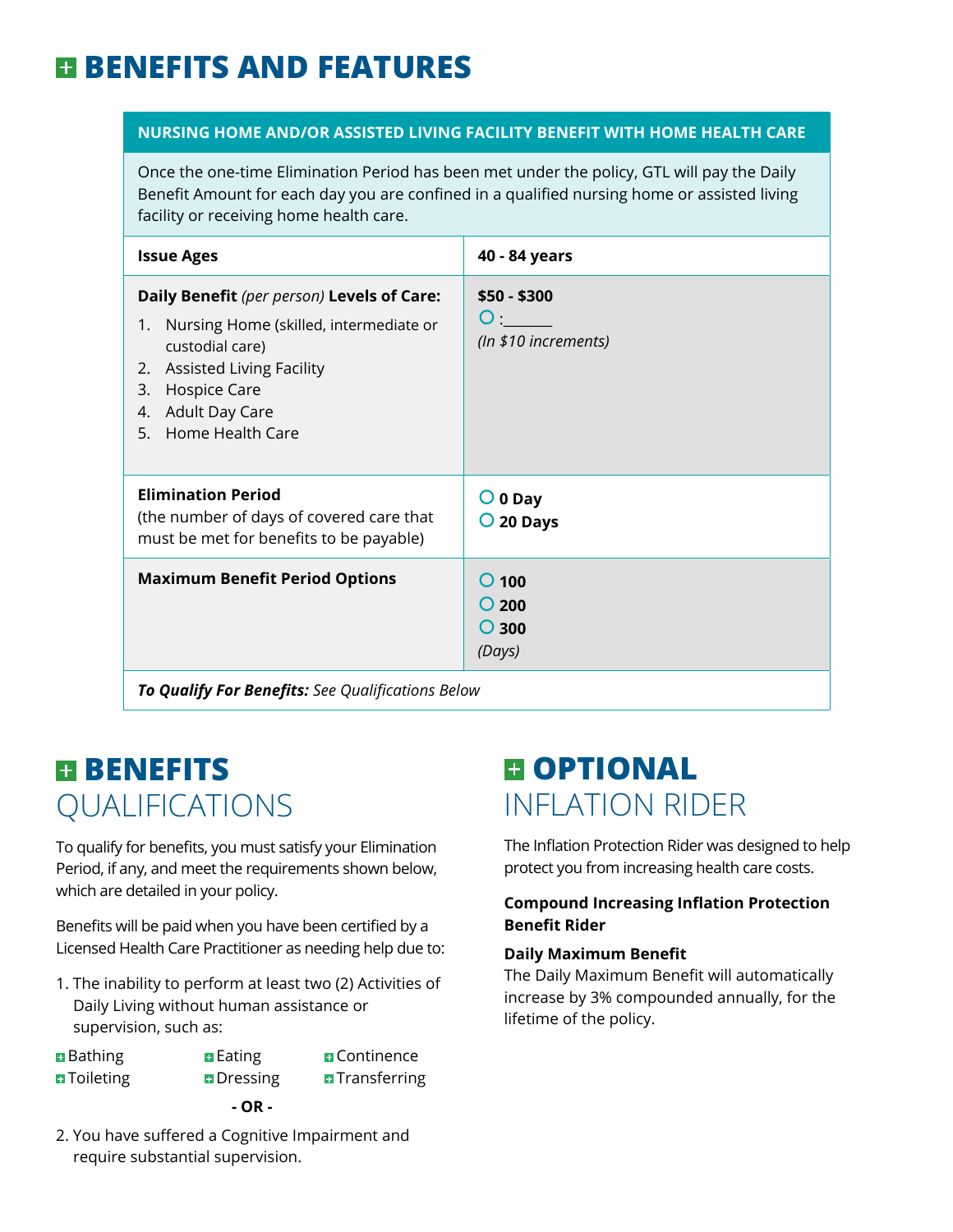### COMPARISON OF DAILY BENEFIT LEVELS WITH AND WITHOUT **OPTIONAL 3% COMPOUND INFLATION PROTECTION BENEFIT RIDER**

It is important that you consider how the annual rate of inflation may impact the cost of short term care services in the future. A graphic comparison of daily benefit levels (non-increasing vs. increasing) beginning with \$100/day and extending out over a 20 year period, is reflected below. If you choose to include the optional 3% Compound Inflation Protection Benefit Rider, the annual cost of this rider will be shown in your outline of coverage.



#### **COMPARISON OF DAILY BENEFIT LEVELS WITH AND WITHOUT 3% COMPOUND INFLATION PROTECTION**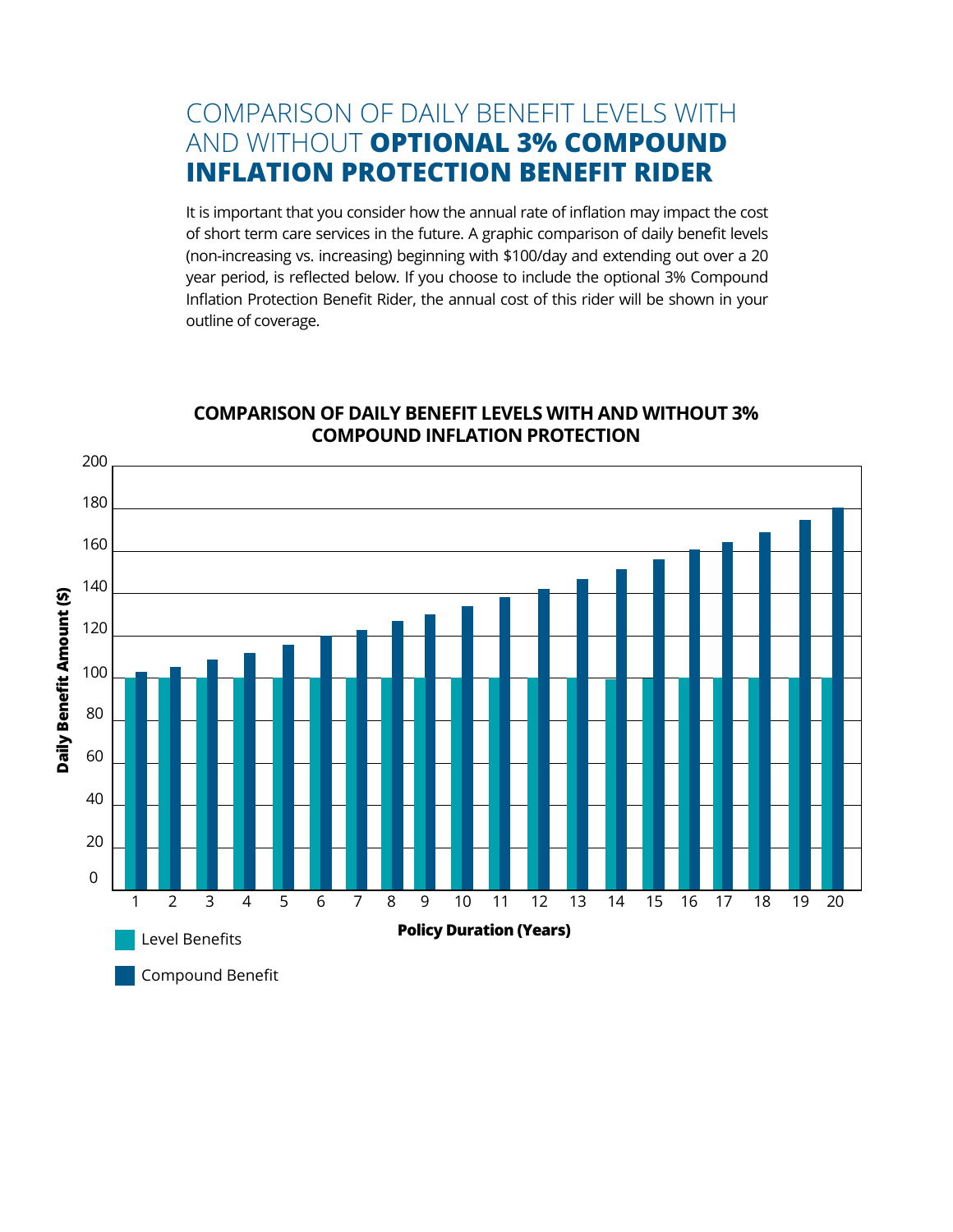# **E PREMIUM CALCULATION WORKSHEET**

| <b>¤ STEP 1: DETERMINE THE PLAN THAT SUITS YOUR CLIENT'S NEEDS:</b>                                                                                                                                                                        |                 |                                    |  |
|--------------------------------------------------------------------------------------------------------------------------------------------------------------------------------------------------------------------------------------------|-----------------|------------------------------------|--|
| O Recover Cash Basic Rates O Recover Cash With 3% Compound Inflation                                                                                                                                                                       |                 |                                    |  |
| <b>EISTEP 2: DETERMINE IF YOUR CLIENT IS A TOBACCO USER: O Non-Tobacco O Tobacco</b>                                                                                                                                                       |                 |                                    |  |
| <b>EI STEP 3: USING THE APPROPRIATE RATE SHEET, DETERMINE YOUR RATE AMOUNT:</b>                                                                                                                                                            | $=$ RATE AMOUNT |                                    |  |
| Applicant Age: Enter Selected Benefit Period: Enter Elimination Period:                                                                                                                                                                    |                 | (A)                                |  |
| <b>E STEP 4:</b> CHOOSE A DAILY BENEFIT AMOUNT<br>BETWEEN \$50 AND \$300 (in \$10 Increments): divide by 10 = ________ (Daily benefit amount factor)<br>(Use the Rate Amount from Box (A) and multiply by the Daily Benefit Amount Factor) |                 |                                    |  |
| $=$ ANNUAL PREMIUM $\frac{1}{2}$                                                                                                                                                                                                           |                 | (B)                                |  |
| <b>E STEP 5:</b> TO CALCULATE THE SPOUSAL DISCOUNT, MULTIPLY BOX (B) BY 0.9                                                                                                                                                                |                 | = SUBTOTAL WITH<br><b>DISCOUNT</b> |  |
|                                                                                                                                                                                                                                            | \$              | (C)                                |  |
| <b>E STEP 6:</b> ADD \$25 ANNUAL POLICY FEE                                                                                                                                                                                                |                 |                                    |  |
|                                                                                                                                                                                                                                            | \$25.00         | (D)                                |  |
| <b><math>\blacksquare</math> STEP 7:</b> ADD BOX (C) AND BOX (D)                                                                                                                                                                           |                 | = TOTAL ANNUAL<br><b>PREMIUM</b>   |  |
|                                                                                                                                                                                                                                            | \$              | (E)                                |  |
| <b>E STEP 8:</b> TO DETERMINE THE TOTAL MODAL PREMIUM MULTIPLY BY THE MODAL FACTOR:<br>$(Monthly = 0.08333$ Quarterly= 0.25 Semi-Annual= 0.5)                                                                                              |                 | = TOTAL MODAL                      |  |
|                                                                                                                                                                                                                                            |                 | (F)                                |  |

| <b>CALCULATION WORKSHEET</b>                                                                           | <b>APPLICANT 2</b> |      |
|--------------------------------------------------------------------------------------------------------|--------------------|------|
| <b>Annual Premium</b>                                                                                  |                    |      |
| <b>Subtotal With Discount</b><br>(if client has a Spouse/Domestic<br>Partner multiply subtotal by 0.9) | $\mathbf x$        | 0.9  |
| <b>Annual Policy Fee</b>                                                                               | ÷                  | \$25 |
| <b>Total Annual Premium</b>                                                                            |                    |      |
| <b>Modal Factor</b> (Monthly = $0.08333$<br>Quarterly = $0.25$ , Semi-Annual = $0.5$ )                 | X                  |      |
| <b>Total Modal Premium</b>                                                                             |                    |      |

| <b>CALCULATION WORKSHEET</b>                                                                           | <b>APPLICANT1</b> |      |
|--------------------------------------------------------------------------------------------------------|-------------------|------|
| <b>Annual Premium</b>                                                                                  |                   |      |
| <b>Subtotal With Discount</b><br>(if client has a Spouse/Domestic<br>Partner multiply subtotal by 0.9) | $\mathbf{x}$      | 0.9  |
| <b>Annual Policy Fee</b>                                                                               | ÷                 | \$25 |
| <b>Total Annual Premium</b>                                                                            |                   |      |
| <b>Modal Factor</b> (Monthly = $0.08333$<br>Quarterly = $0.25$ , Semi-Annual = $0.5$ )                 | X                 |      |
| <b>Total Modal Premium</b>                                                                             |                   |      |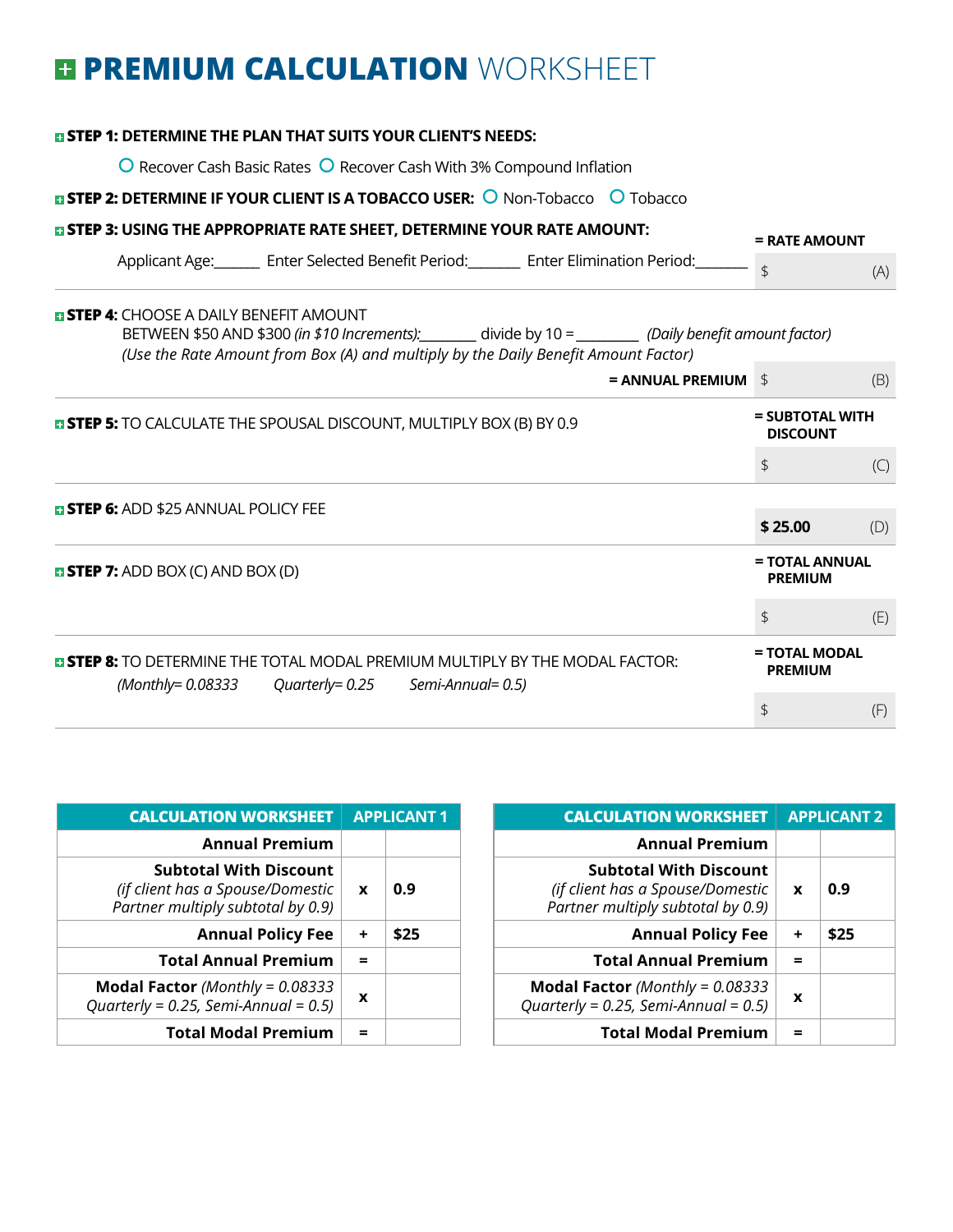# **RECOVER CASH PAYS** BENEFITS DIRECTLY TO YOU

**GOOD NEWS!** Due to medical advancements, more procedures are being performed on an outpatient basis. Hospital stays are shorter and recovery times may be quicker, but many people will still need some medical care during their recovery. Whether that additional care takes place in a nursing home or at home, many people rely on Medicare to cover those additional out of pocket expenses. Unfortunately, many don't realize Medicare coverage is limited, and specific requirements must be met first. **Recover Cash** was developed to help during those critical times when you need to focus on your well being and not worry about the expenses associated with the care you need during your recovery.



#### Footnotes:

(3) Centers for Medicare and Medicaid Services, Medicare and You, 2016 (4) Centers for Medicare and Medicaid Services, Medicare and You, 2016 (5) Medicare Payment Advisory Commission, Report to the Congress-Medicare Payment Policy, March 2015

*\* Guarantee Trust Life Insurance Company and their licensed agents are not in any manner affiliated with or sponsored by the federal government, the social security administration, the centers for Medicare and Medicaid services, or the department of health and human services.*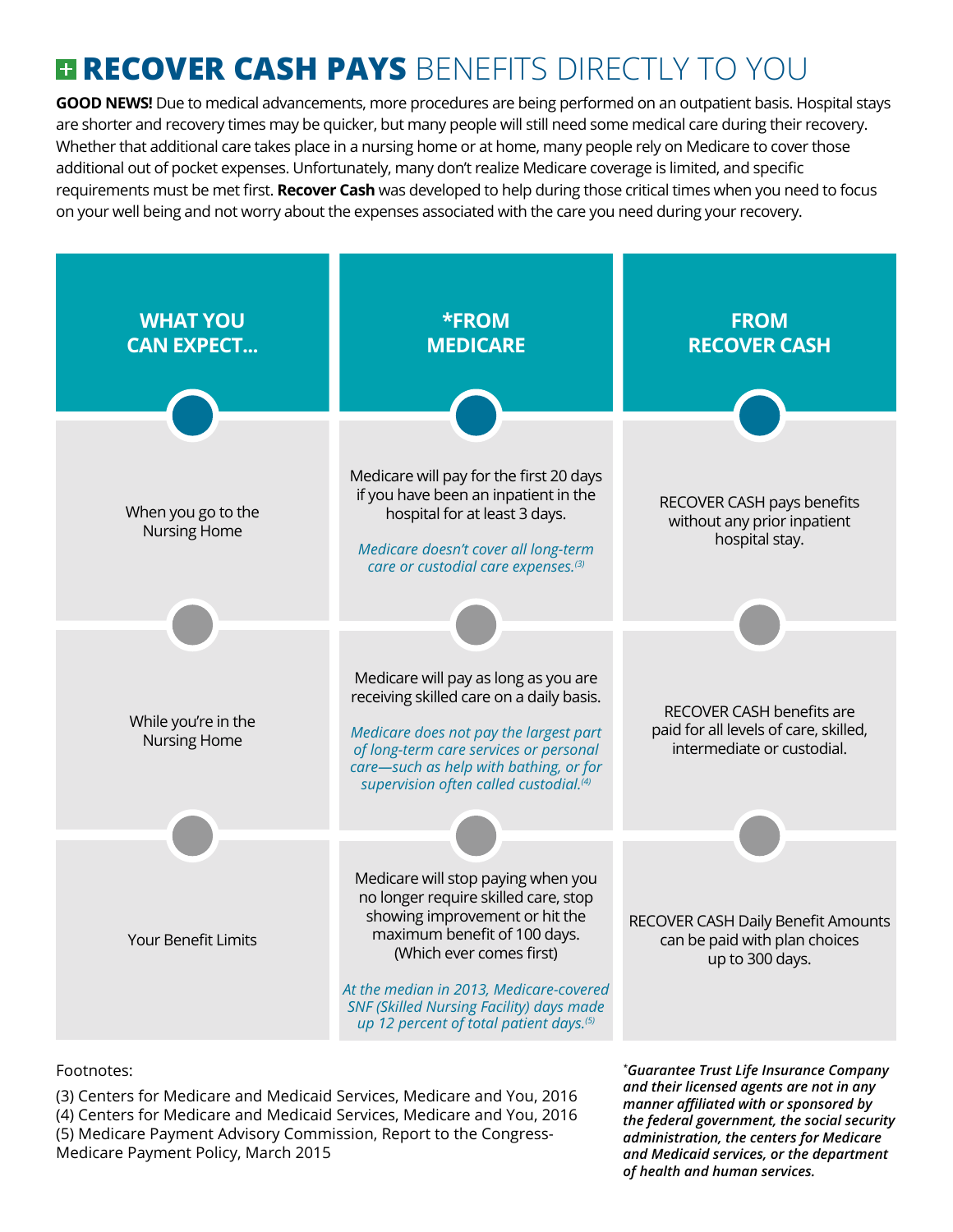

#### **WAIVER OF PREMIUM**

After You have satisfied the requirements under the Qualifying for Benefits provision and have been receiving Short-Term Care Services, as defined by the policy, for thirty (30) Days and without regard to the Elimination Period being satisfied, We will waive the payment of any premium coming due thereafter. This includes the waiving of premium for any attached benefit riders. Premiums will continue to be waived during a Period of Care as long as You continue to receive Short-Term Care Services, up to the policy's Maximum Benefit Period.

### **EXCLUSIONS**

PLEASE SEE YOUR INSURANCE POLICY FOR SPECIFIC DETAILS. THE EXCLUSIONS AND LIMITATIONS LISTED BELOW ARE TYPICAL, BUT YOUR STATE MAY HAVE SLIGHT DIFFERENCES.

#### **This policy does not cover:**

- 1. Loss that is caused by declared or undeclared war or any act thereof;
- 2. Loss that is caused by Mental or Nervous Disorders without demonstrable organic disease;
- 3. Loss that is caused by intentionally self-inflicted Injury while sane or insane;
- 4. Services provided by a member of the Immediate Family; or in a facility owned or operated by a member of the Immediate Family (We will not consider care to have been provided by a member of your immediate family when he or she is a regular employee of the organization that is providing the services; and the organization receives payment for the services; and the family member receives no compensation other than the usual compensation as an employee of such an organization);
- 5. Services and supplies not included in your Plan of Care;
- 6. Services for which no charge is normally made in the absence of insurance;
- 7. Loss that occurs while this policy is not in force;
- 8. Confinement or care received outside the United States or its territories;
- 9. Loss that is caused by participation in a felony, riot or insurrection;
- 10. Services for which benefits are payable under any state or federal workers' compensation, employer's liability or occupational disease law, or any motor vehicle no-fault law; or
- 11. Confinement due to alcoholism or drug addiction.

### **PRE-EXISTING** CONDITIONS **LIMITATION**

Pre-existing conditions are those medical conditions disclosed or not disclosed on the application for which medical advice or treatment was recommended or received from a Doctor within six (6) months prior to the Effective Date of your coverage. Any loss due to a preexisting condition is not covered unless the loss begins more than six (6) months after the Effective Date of coverage.

**This Policy does not provide Long-term care insurance coverage and is not a Long-term care insurance policy or a Connecticut Partnership for Long-Term Care insurance policy.** It is not tax qualified and does not provide asset protection. Recover Cash®, Short-Term Care Indemnity insurance is issued on Policy Form Series G1700-CT by Guarantee Trust Life Insurance Company. Certain exclusions and limitations may apply. For cost and complete details of coverage, please refer to the outline of coverage.